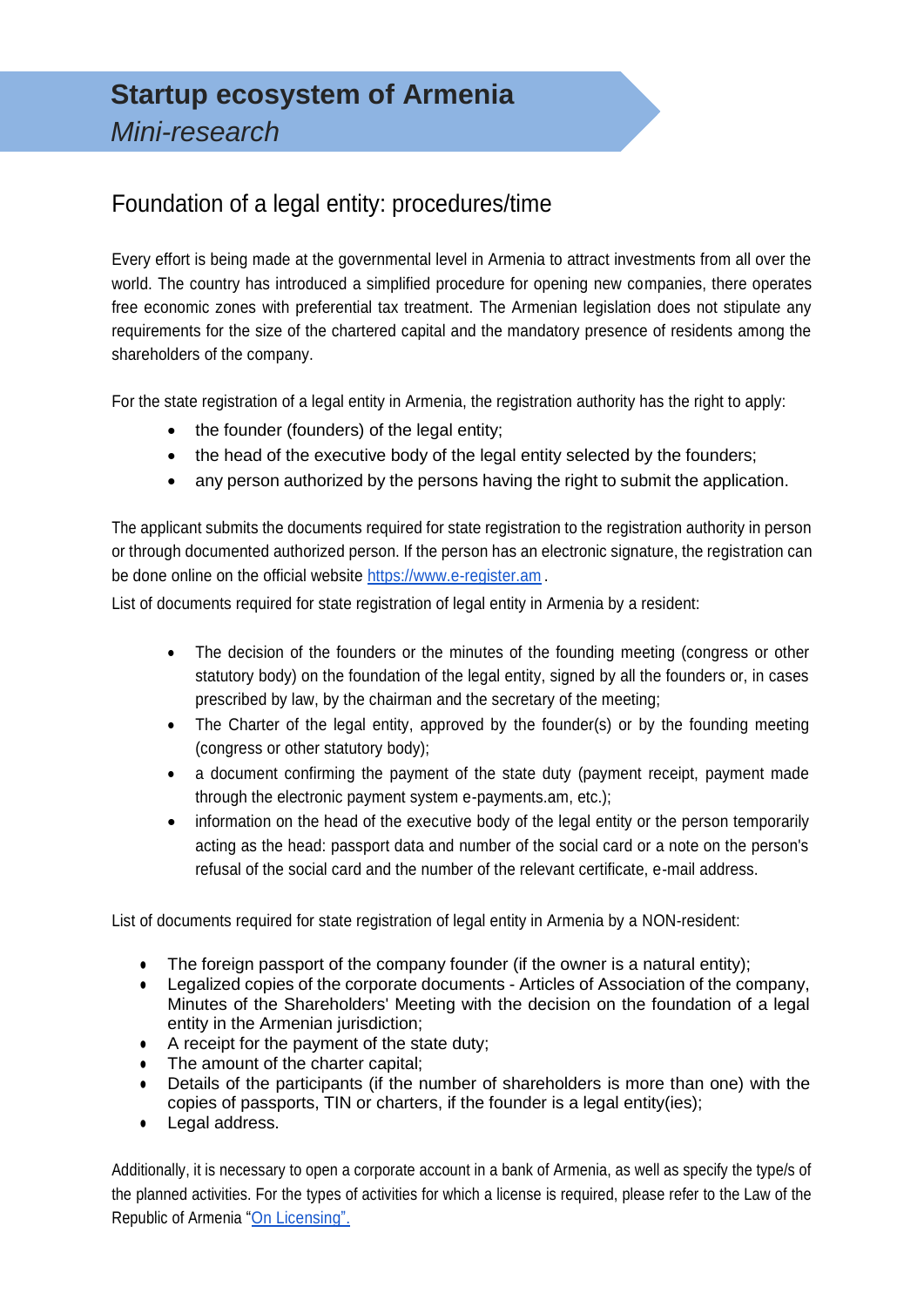The state registration of a company takes place no later than two business days after all the required documents are submitted to the registration authority.

#### Corporate Taxation in Armenia

The tax system in Armenia is two-tiered; all taxes and other payments are paid to the state and municipal budgets. State taxes: corporate tax, income tax, excise tax, VAT. Local taxes: property tax, land tax, hotel tax, vehicle parking space tax.

Armenian and foreign organizations, which operate in Armenia through permanent representations, pay the following taxes:

1) Corporate tax – 20%.

#### *Exceptions*

*● For investment funds, the rate is 0.01% of the net asset value of the fund.*

*● Taxpayers engaged in certain types of activities (catering, transportation, auto repair shops, etc.) are subject to flat fees or license fees. Under this system, the taxpayer pays a fixed amount of tax on the basis of the legal criteria and has the right not to pay income tax or VAT. The tax rate depends on the type of business activity. Startups can claim income tax exemption (see the section "Special exemptions for startups, IT-companies in the country").*

*2) Investment income (dividends). Dividends of Armenian citizens are taxed at 5%, while dividends of foreign citizens are taxed at 10%. Dividends received by one Armenian organization from another Armenian organization are not taxed.*

*3) VAT. The standard rate is 20%.* 

#### *Exceptions*

*There are reduced rates of VAT (1.5%, 3.5%, 5%, 10%).*

*Certain types of imported goods are exempt from VAT at the border: raw materials, machinery and equipment imported under the article " reprocessing in the customs area".*

*1) Income tax. The rate of income tax for citizens with salaries up to 150,000 drams is 23%; the rate of income tax for those with salaries from 150,000 to 2,000,000 drams is 28%; the rate of income tax for those with salaries over 2 million drams is 36%.*

*2) Excise tax.*

## Registration Place

The state registration of legal entities in Armenia is performed by the Agency for the State Registration of Legal Entities under the Ministry of Justice, except for organizations registered with the Central Bank of the Republic of Armenia (banks, credit organizations, insurance companies, contractual investment funds and other financial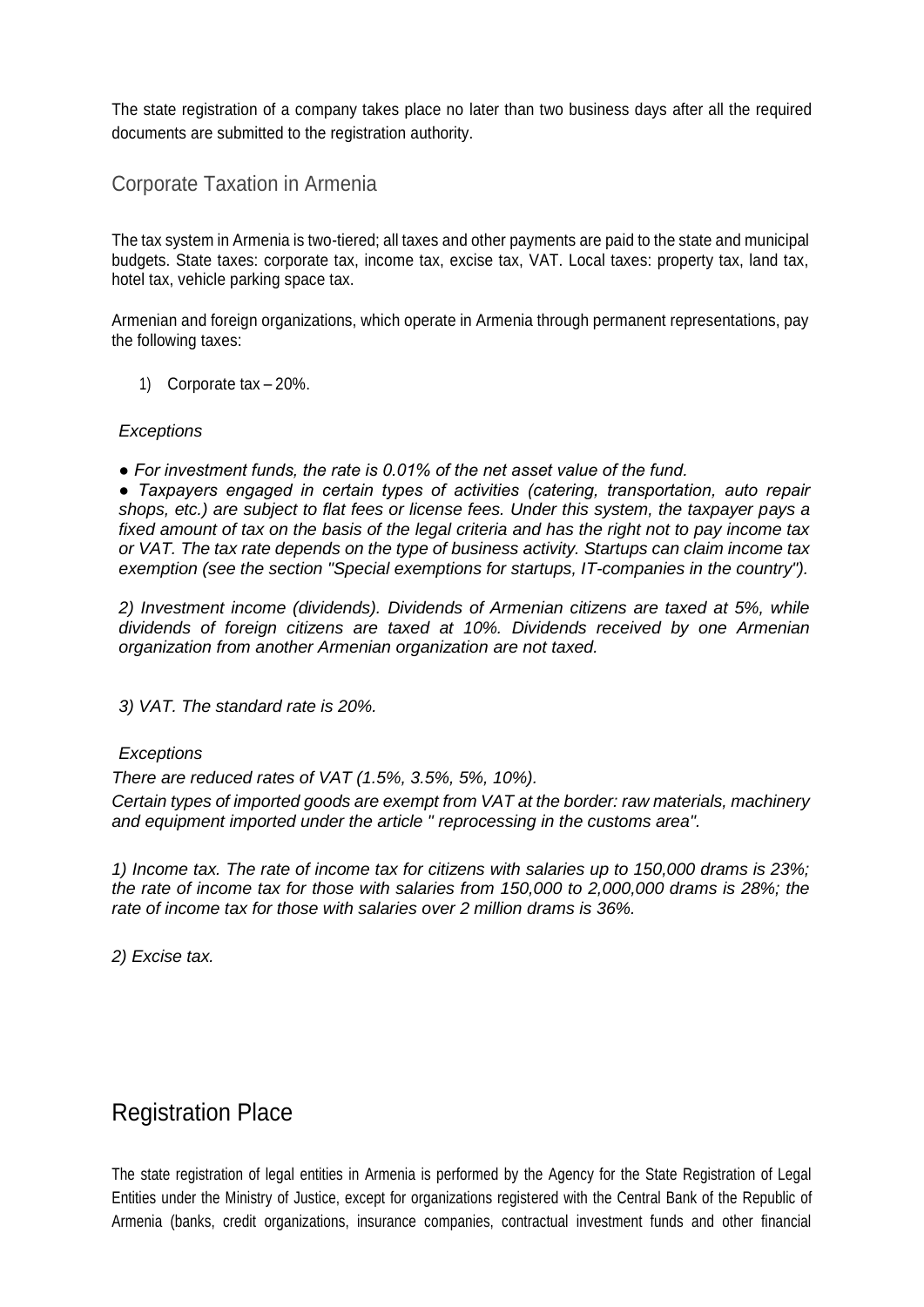organizations, including their branches, representative offices and institutions).

Application for registration of commercial legal entities can be submitted to any service office of the Agency, regardless of the place of business of the legal entity.

*The address of the State Registry of Legal Entities is 49/3 Komitasi Avenue, Yerevan, 0051, Armenia (Arabkir administrative district).*

*The phone number of the Service Desk is +374-10-201461.*

*Telephone number of Coordination Unit of Territorial Service Offices: +374-10-2014446*

*For detailed information on the structure and telephone numbers of the Agency's departments, please, follow this [link.](https://www.spyur.am/ru/companies/state-register-agency-of-legal-entities-of-staff-of-ministry-of-justice-of-the-republic-of-armenia/70292)* 

# Opening a bank account, foreign exchange operations, a brief description of the processes

List of documents required to open a current account of the company in a bank of Armenia:

certified and apostilled scanned copies of corporate documents: certificate of incorporation, minutes of the first meeting, general power of attorney (if any), articles of incorporation (contract of founders, bylaws or articles of association);

certified and apostilled scanned copy of the extract from the Registry not older than 6 months (certificate of incumbency and/or certificate of good standing);

A scanned copy of the document with the tax number of the company;

scanned copies of passports of beneficiaries, proxies;

In the presence of nominee directors of the founding companies, notarized and apostilled passports not older than 1 year are required.

It will also be required to provide contracts with partners for incoming and outgoing payments within the company's activities.

The list of banks in Armenia providing services to legal entities:

| АКБА Банк               | Америабанк         |
|-------------------------|--------------------|
| <b>АРАРАТБАНК</b>       | Ардшинбанк         |
| Армбизнесбанк           | <b>Армсвисбанк</b> |
| <b>АРМЭКОНОМБАНК</b>    | Арцах Банк         |
| Библос Банк Армения     | <b>ВТБ Армения</b> |
| <b>Инекобанк</b>        | Конверс Банк       |
| Меллат Банк             | Эвокабанк          |
| Эйч-Эс-Би-СиБанкАрмения | <b>Юнибанк</b>     |
| АйДи Банк               |                    |

#### Internet business regulation, e-commerce

The following laws and normative acts regulate the e-commerce field in the country: the Civil Code of Armenia, the Law on Trade and Services, the Law on Consumer Rights Protection,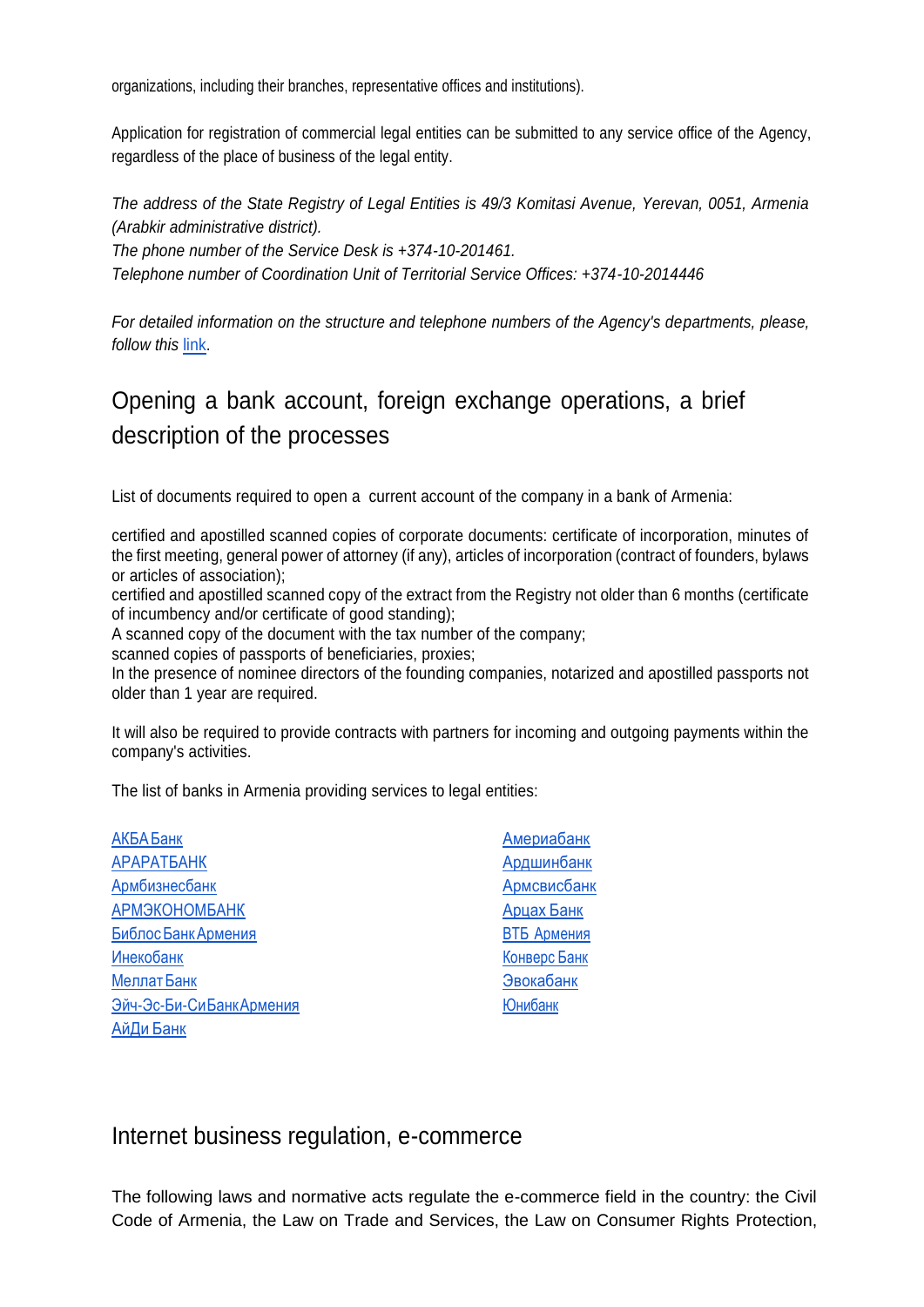the Law on the Use of Cash Registers. Also one of the regulators of the field of Internet commerce in Armenia is the law "On electronic communications" adopted in 2005.

In Armenia, as well as all over the world, the development of the e-commerce field is driven by the increasing use of the Internet, credit cards and online banking. The vast majority of companies have their own websites/communities in social networks. Some supermarkets and other stores accept online orders through their websites. More and more people in Armenia are buying books, cell phones, computers, clothes, shoes, baby products, perfumes and other products online, since online shopping is often cheaper than in stores.

Internet banking is becoming more and more popular in the country, and the residents of Armenia are already accustomed to this type of financial services.

Examples of E-commerce platforms in Armenia:

- [ONEX](https://onex.am/) (Marketplace);
- GGtaxi (a cab startup that operates in Armenia, Georgia, and Russia. In addition to ggTaxi, there is a shipping-delivery service - ggTruck - and a car evacuation service - ggEvacuator;)
- [iSheriman.com](https://isheriman.com/ru/) Marketplace of goods and services from Armenia.

Residents of Armenia actively use foreign e-commerce services such as Aliexpress.com, Amazon.com, Ebay.com, Google play, App store, etc.

## Programs that help startups from other countries obtain grants

The NERUZH program of the Ministry of Diaspora of Armenia being implemented jointly with the IDeA,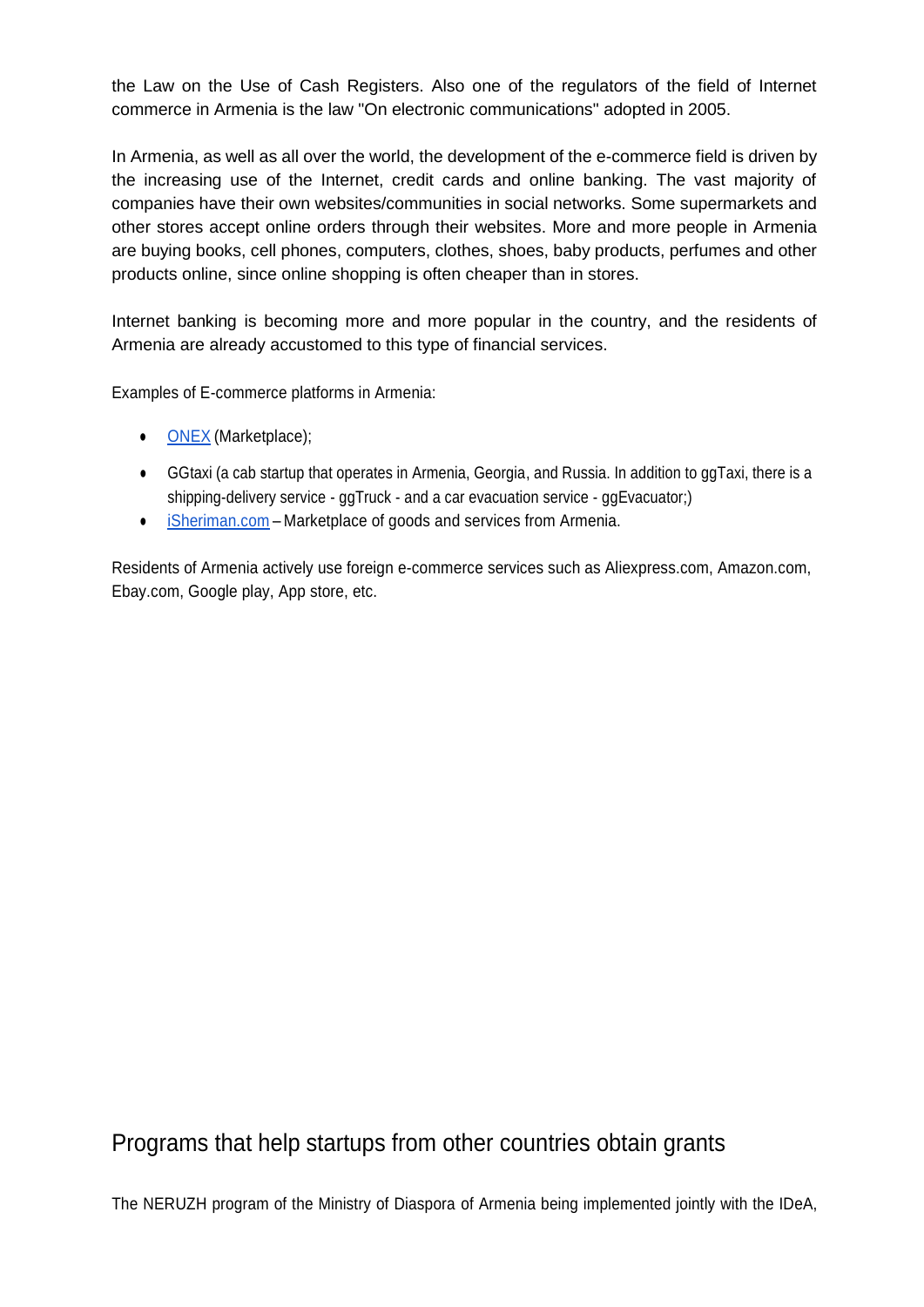FAST and ImpactHUB Yerevan foundations, as well as the UWC Dilijan College is aimed at the representatives of the Armenian Diaspora between the ages of 18 and 35. The program offers young Armenian entrepreneurs from around the world the opportunity to apply, participate in an educational event and win a \$15,000-\$30,000 grant to launch and implement their startup in Armenia.

# IT recruiting and other services for finding highly qualified professionals

The list of companies providing recruitment services:

- Recruiting company [«Танжер»](http://tanger.am/ru) an organization providing recruitment services for professional fields such as business, management, sales, marketing, economics and finance, accounting, information technology, design, health care, tourism, law, and services.
- Human Resources Center «AKCERT» (ACCEPT) a recruitment company that provides personnel recruitment services to local and international companies, specializing in senior and mid-level recruitment.
- Company [818 Consulting](https://818.consulting/ru/) provides consulting services in the field of human capital management, provides services for the search of specialists.
- **•** Instigate [Consulting](http://ggg.instigateconsulting.com/) A company that provides consulting services for businesses in various fields, including recruitment.
- $\bullet$   $\bullet$   $\overline{\text{«Kackag KHCAITAHTC} \cdot}$  A human resource management consulting company, including personnel recruitment and human resource management services.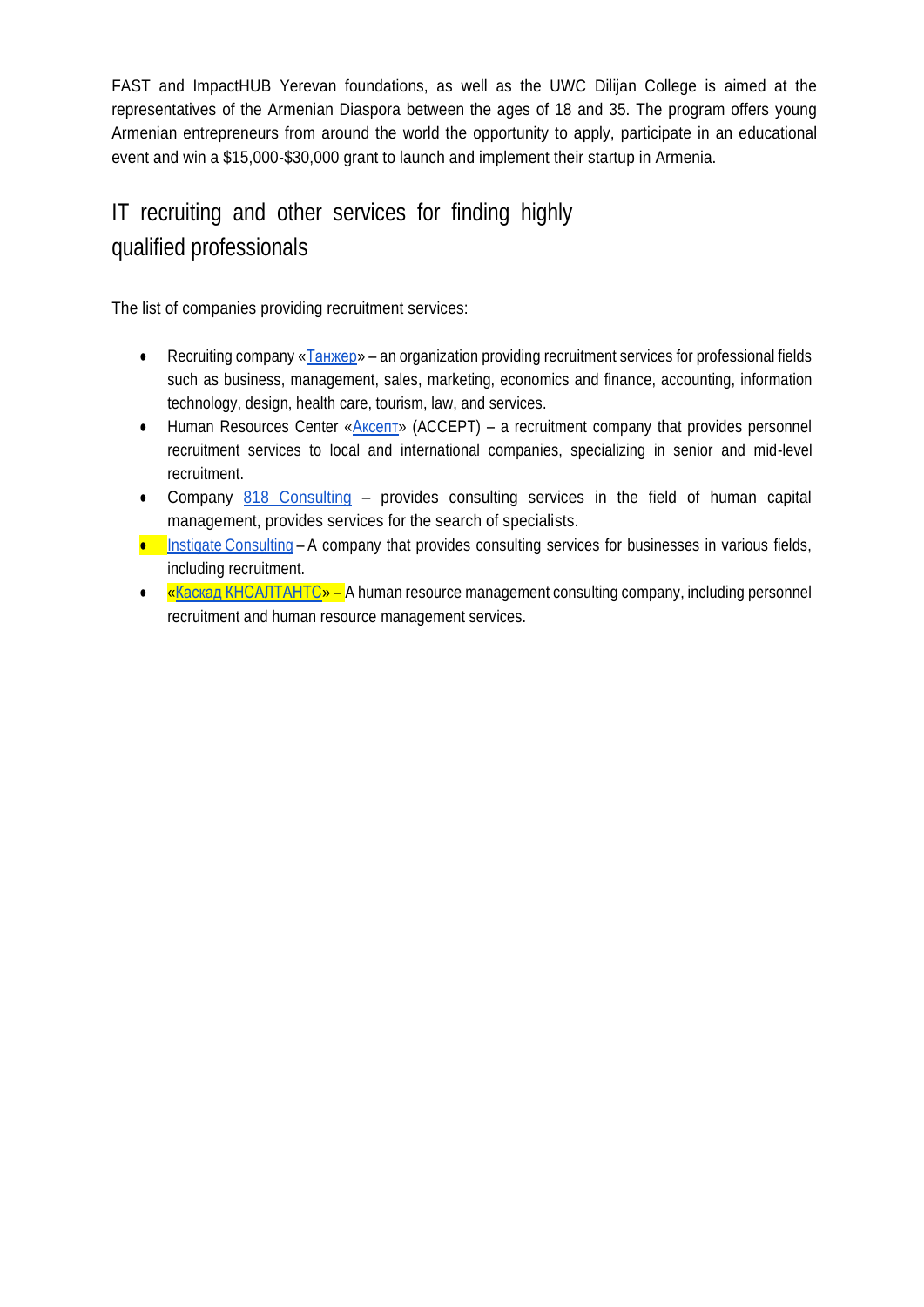#### *Справочно For information*

Information about possible partners for the project, competitors, as well as detailed information about the agencies providing recruitment services can be found:

• on the website of Spiur Information System, an information company that has been collecting, processing and distributing information about Armenian organizations free of charge since 1992;

● on the website of the KOMPASS project, which is an online business directory of companies for goods and services.

### Startup Acceleration Platforms in Armenia

There are a number of organizations working in Armenia that help startups to properly launch and develop their products.

**The Impact Aim Venture Accelerator** was created and operates with the support of the United Nations Development Program. It specializes in startups in agriculture and food processing, startups focused on development of rural regions and cities, green economy, innovations in public and social services (such as govtech/edutech/fintech), projects aimed at supporting vulnerable groups.

**Enterprise Incubator Foundation,** EIF. A business incubator founded in 2002 as part of the World Bank's Enterprise Incubator project. One of the largest business incubators in the region, cooperates with a number of international companies and organizations.

**The EPIC Incubator from Entrepreneurship and Product Innovation Center (EPIC).** The American University of Armenia Incubator provides a 12-week incubation program for startups at the idea stage, helps teams vet their ideas and create a business model.

**York Enterprise Development Institute (YEDI)** International START-UP program, which is implemented in cooperation with the Yerevan branch of Plekhanov Russian University of Economics.

**Microsoft Innovation Center Armenia.** It implements projects and activities that include training programs for startups. The Center has a Startup Acceleration Program. The Center helps entrepreneurs with generating ideas and assessing their feasibility; developing and testing a product prototype, developing a business plan; promoting the product in the local and global markets; providing opportunities to find funding for the project.

**AI Incubator by Catalyst Foundation.** The incubator program is designed to help innovative entrepreneurs scale business solutions based on the latest technologies.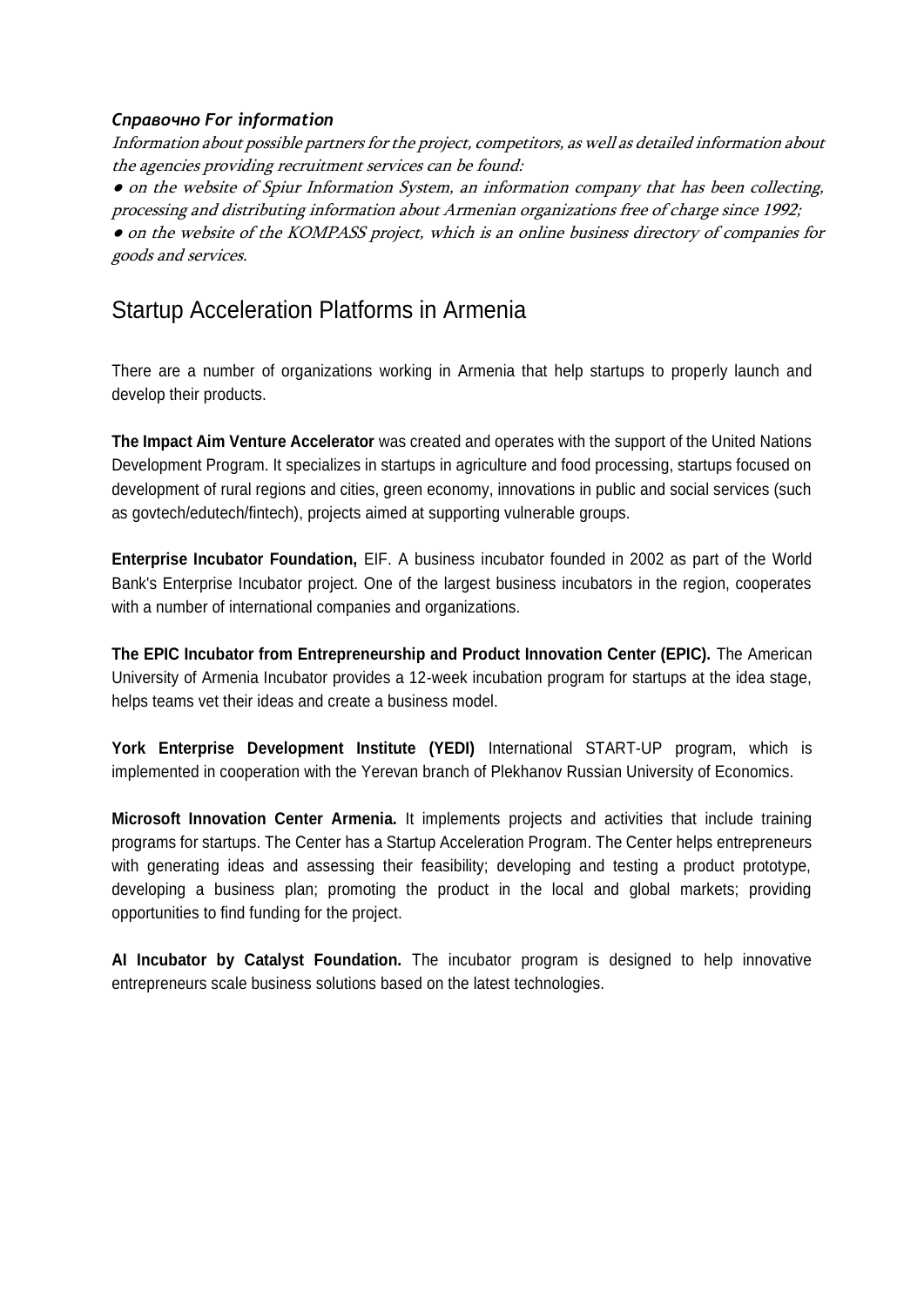**Beeline Startup Incubator.** The incubator was created at the initiative of the largest telecommunications company in the country, VEON Armenia CJSC (Beeline trademark), as a hub to help digital startups. It unites startups, professionals, mentors, coaches and investors, organizes events for startups, including demo days. The goal of the incubator is to help startups develop to the point where they can present their project to investors.

**KOLBA Lab.** A project of the United Nations Development Program and the European Union in Armenia, functions as an incubator for social innovation projects.

# General characteristics of Armenia in terms of the development of startups and digital services

The importance of the development of innovative companies in Armenia is understood at the state level. In 2015, the law "On State Assistance in the Sphere of Information Technology" came into force in Armenia. In many ways, it became a catalyst for the development of the country's startup ecosystem.

The Ministry of Economic Development and Investment of Armenia, the Ministry of High-Tech Industry of Armenia, and the state non-profit organization "National Center for Innovation and Entrepreneurship" are the curators of the startup ecosystem development.

Let us consider the organizations and initiatives that help develop innovative entrepreneurship in the country.

Catalyst Foundation is one of the key players with a direct impact on startup development in Armenia. It was founded by the partners of SmartGateVC Venture Fund to launch programs that will provide the Armenian startup ecosystem with projects with relevant skills and abilities. The fund implements independently, as well as co-hosts and partners a number of initiatives, including:

- **Armenia Startup Academy** is a startup development project in Armenia that focuses on creating entrepreneurial education and startup development programs. Armenia Startup Academy implements a pre-acceleration program and a traction program.
- **Hero House** is a space for innovative entrepreneurs in Yerevan with a creative atmosphere. It hosts the base of almost all Catalyst Foundation initiatives and hosts thematic events on startup development.
- **Startup Boost Weekend (SBW)** is an initiative of the startup community of Armenia, aimed at development of entrepreneurship among students. The Startup Boost Weekend is organized several times a year in cooperation with university incubators and entrepreneurship centers. It is a 54-hour work on a startup idea where students participating in Startup Boost Weekend learn how to turn ideas into a product prototype.
- **FAST** is an organization working on creating an innovation ecosystem in Armenia. It organizes events and implements projects aimed at helping innovative entrepreneurs to bring advanced, viable and globally competitive solutions to life.
- **Startup Grind Yerevan.** It is a Yerevan-based division of Startup Grind, the largest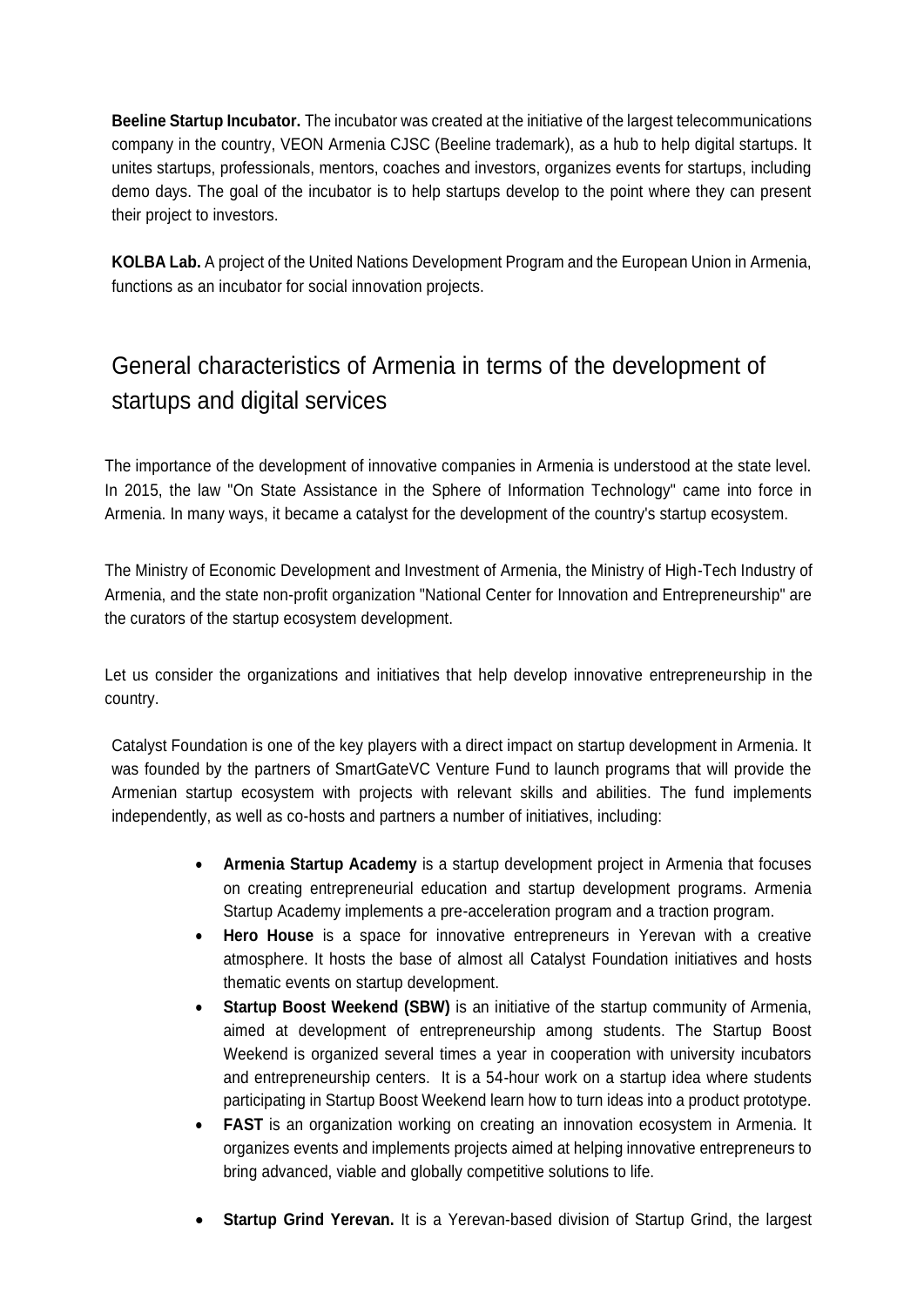independent startup community in the world, uniting 2,000,000 entrepreneurs. Its global sponsor is Google for startups.

Co-working spaces

Name of the co-working space - **256 HUB Coworking** Address - 1/3 Tsitsernakaberd Highway, Yerevan, Armenia +37498355111, +37495140951 WEB-address - <http://256.foundation/> Overview of the co-working space - [https://www.coworker.com/armenia/yerevan/256-hub](https://www.coworker.com/armenia/yerevan/256-hub-coworking)[coworking](https://www.coworker.com/armenia/yerevan/256-hub-coworking) Working Hours - Mon-Fri. - Sat: 9:00 AM - 11:30 PM, Sun: 9:30 AM - 11:30 PM The price for renting a fixed workplace - AMD 120000 (1 month) Price of a workplace in Open Space - AMD 250000 (1 month) Availability of personal office premises - yes (AMD 400000/1 month) Availability of rooms for meetings - yes Name of the co-working space - **Team Time**

Address - 10 Zakyan Street, 2nd floor, Yerevan, Armenia, +374 96 257555 WEB-address - teamtime.am Overview of the co-working space - <https://www.coworker.com/armenia/yerevan/team-time> Working Hours - Mon-Fri. - Sat. 9:00 - 23:30, Sun. 9:30 - 23:30 Price for rent of fixed workplace - (check with the administration +374 96 257555) Price of a workplace in Open Space - 19000.00 (1 month) Availability of personal office rooms - no Availability of rooms for meetings - yes

Name of the co-working space - **Innovative Solutions and Technologies Center (ISTC)** Address - 1/7 Alek Manukyan Street, Yerevan, Armenia WEB-address - <https://istc.am/> Overview of the co-working space - https://www.coworker.com/armenia/yerevan/innovativesolutions-and- technologies-center-istc Working Hours - Mon-Fri. - Mon: 10:00 - 21:00, Sat: 10:00 - 18:00, Sun: off Price of renting a fixed working place - (check with the administration (+374)-12-219- 700) Price of a workplace in Open Space - AMD 45000.00 (1 month) Availability of personal office rooms - no Availability of meeting rooms - yes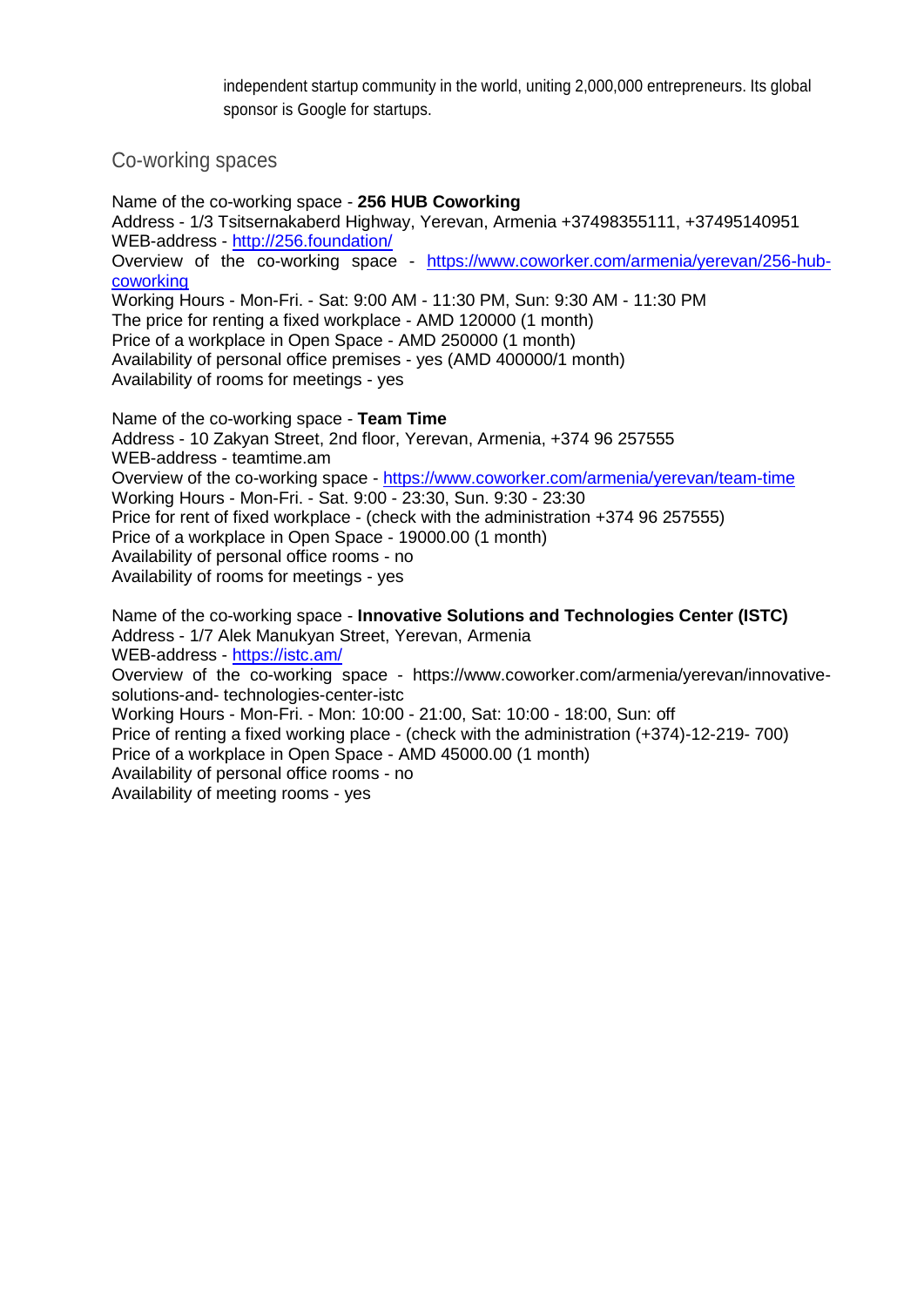#### **Name - LOFT Coworking**

Address - 3 Moskovyan Street, Yerevan, Armenia WEB-address - http://loft.am/,<https://www.facebook.com/LoftCoworkingSpace/> Overview - <https://www.coworker.com/armenia/yerevan/the-loft> Working Hours - 24/7 Rental price of a fixed workspace Price of a workplace in Open Space - 60 000 AMD/month Rental of personal office space - / Availability of meeting rooms - yes

#### **Name - EON**

Address - 3ա, Teryan St, Yerevan 0010, Armenia WEB-address - <https://www.facebook.com/aeon.yerevan> Overview - <https://www.coworker.com/armenia/yerevan/aeon-co-work> Working hours - 12:00 - 00:00 The price for renting a fixed workspace is Open Space workspace rental price - 45 000 AMD/month Personal Office Space Rental - / Meeting Rooms Availability -

#### **Name - Mirzoyan Library**

Address - 10 Maher Mkrtchyan St, Yerevan 0010, Armenia WEB-address - <https://www.facebook.com/mirzoyanphotolibrary> Overview - <https://adresglob.ru/mirzoyan-library> Working Hours - 12:00 - 20:00 Rental price of a fixed workspace - 12:00 p.m. Open Space workspace rental price – Personal office space for rent - Meeting room availability

#### **Name - Co-working Armenia**

Address - Marshal Baghramyan Ave, 1, Armenia, 0019, Yerevan WEB-address - <https://www.facebook.com/Coworking.Armenia> Overview - Working Hours - 9:00 - 22:00 The rent price of a fixed workplace Open Space workspace rental price – Personal office space for rent – Meeting rooms available -

#### **Name of the co-working space - Impact Hub Yerevan**

Address - 80 Tigran Mets Avenue, 5, Yerevan, Armenia WEB-address - <https://yerevan.impacthub.net/>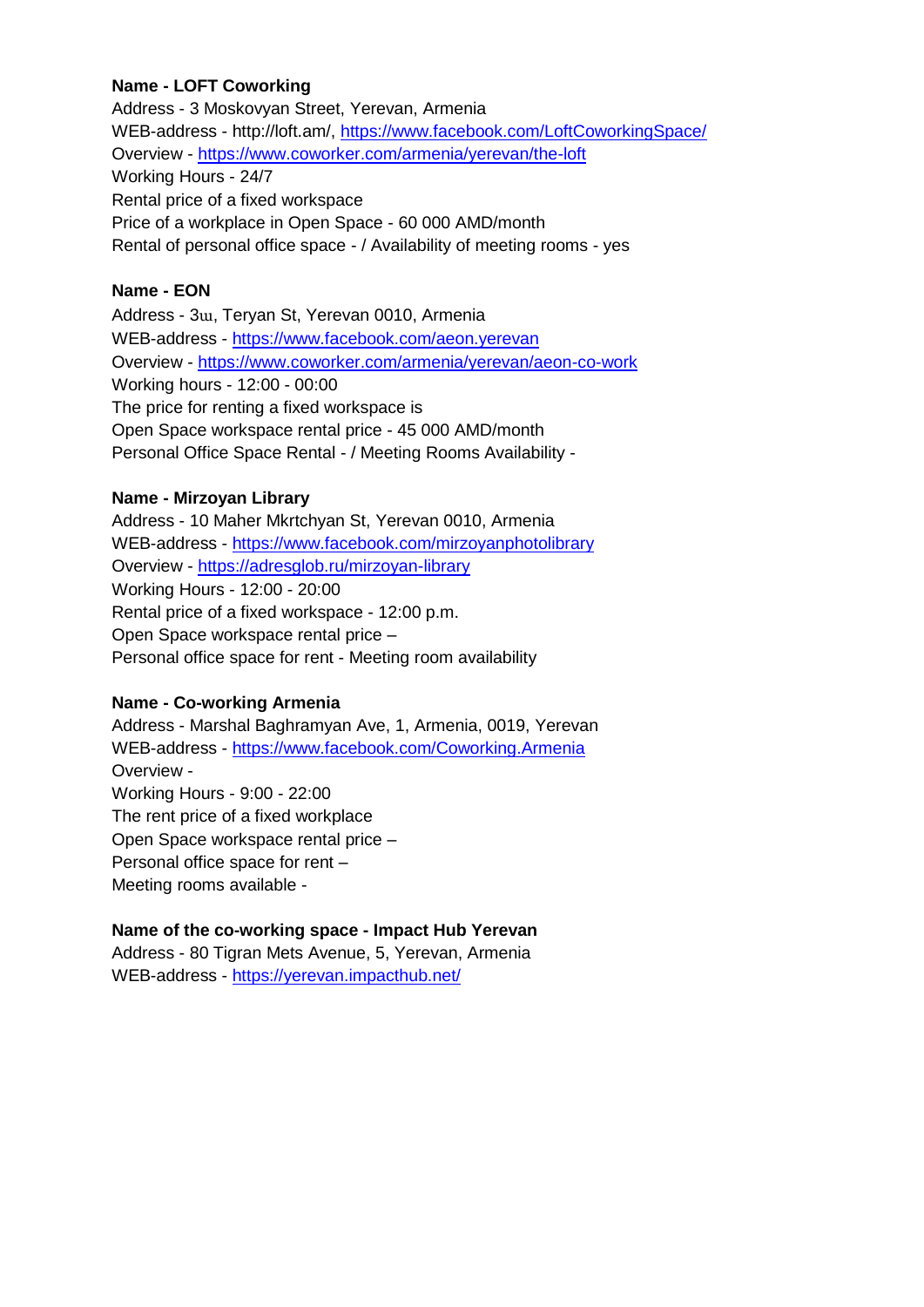Co-working room overview - <https://www.coworker.com/armenia/yerevan/impact-hub-yerevan> Working hours - Mon. - Fri: 24/7, Sat, Sat: day off Price of rent of fixed workplace - AMD 70000 (1 month) Price of working place in Open Space - AMD 45000 (1 month) Availability of personal office premises - yes Availability of rooms for meetings - yes

Name of the co-working space - Dream lab Address - 74 Teran Street, Yerevan, Armenia Web-address - <https://www.facebook.com/dreamlabyerevan/> Overview of the co-working space - <https://www.coworker.com/armenia/yerevan/dream-lab> Working Hours - Mon-Fri. - Fri: 9:00 - 21:00, Sat, Sun: day off The cost of renting a fixed working place - (ask the administration +374 55 033000) Price of a workplace in Open Space - AMD 12000.00 (1 month) Availability of personal office rooms - no Availability of rooms for meetings - yes

Name of the co-working space - Groom CoWorking Address - 34 Garegin Nzhdeh Street, Yerevan, Armenia, +374 44 341134 WEB-address - <https://www.facebook.com/groomcoworking/> Co-working Center Overview - <https://www.coworker.com/armenia/yerevan/groom-coworking> Working Hours - Mon-Fri. - Fri: 24/7, Sat, Sun: off Price for renting a fixed working place - (ask the administration for more details: +374 44 341134) Price of a workplace in Open Space - AMD 52000.00 (1 month) Availability of personal office rooms - no Availability of meeting rooms - yes

## Attracting investment in startups

There are a number of initiatives in Armenia to attract funding to startups, some of them are listed below.

State and international funding programs

**STEP (Science & Technology Entrepreneurship Program)** is a joint program of the Ministry of Economic Development and Investment of Armenia and the U.S. Civilian Research & Development Foundation. Within the framework of the events held under the patronage of STEP, enterprises can receive both consulting and financial assistance - in the amount of \$6,000.

**Support to SME Development in Armenia, SMEDA.** The project is funded by the European Union and the German Federal Ministry of Economic Cooperation and Development. It is part of European Union initiatives in Armenia EU4Business and EU4Innovation. Focuses on grant support (up to 50,000 EUR) to small and medium enterprises in Armenia.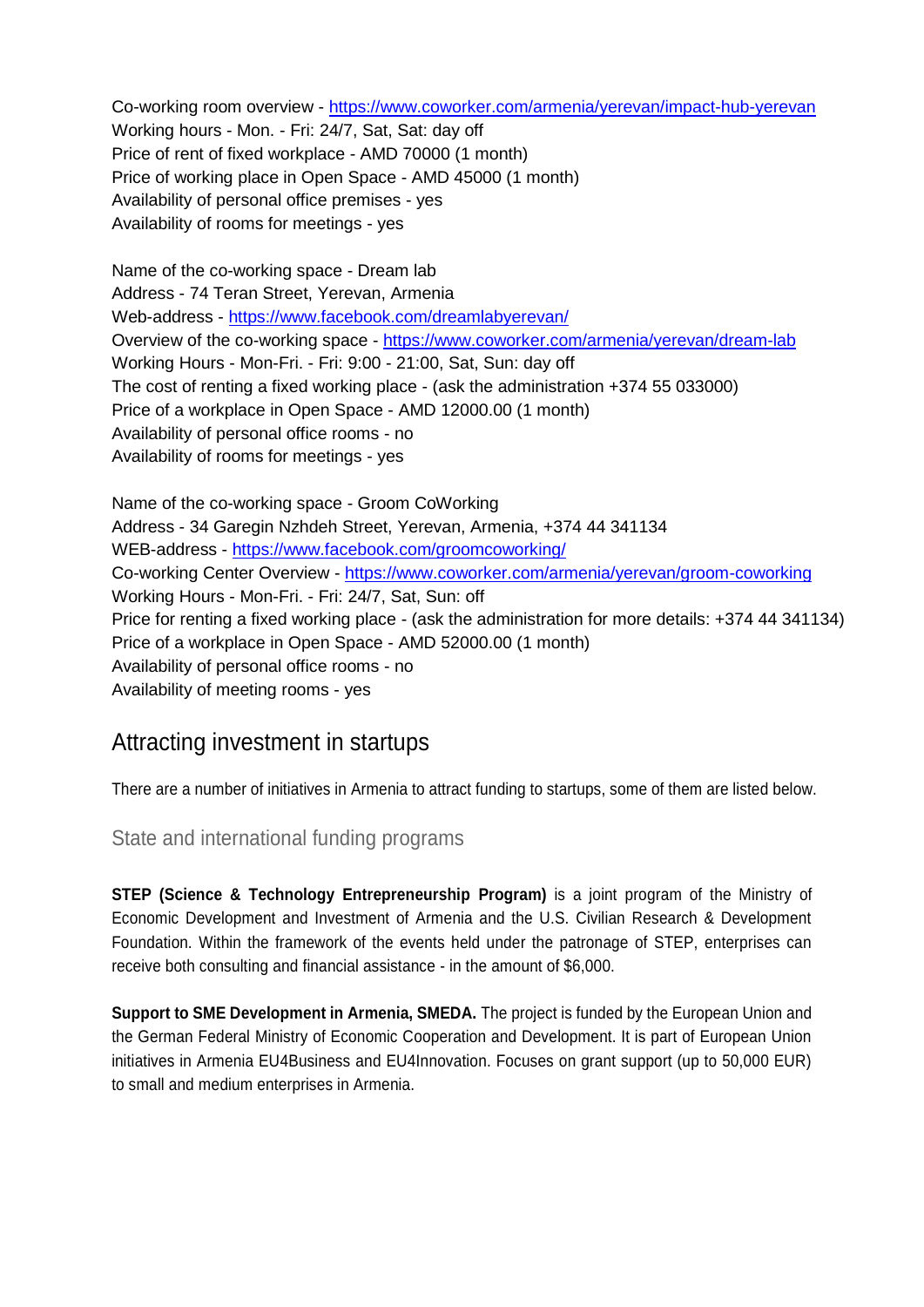### Angel Networks

**Science and Technology Angels Network, STAN,** is a network of business angels in Armenia in the field of science and technology, comprised of investors from Armenia, the US, Russia, and representatives of the Armenian diaspora from a number of countries. STAN funds projects in such fields as advanced materials, biotechnology, microelectronics, data science and IT.

**Business Angel Network of Armenia, BANA** is a network of investors, entrepreneurs and managers from Armenia and abroad.

**Angel Investor Club of Armenia, AICA,** is a nonprofit organization for the development of innovative entrepreneurship in Armenia. It helps startups find investors willing to invest in the development of their ideas.

### Venture capital funds

**SmartGateVC.** A Silicon Valley-based venture capital fund that finances projects in artificial intelligence, security, Internet of Things, biotechnology, quantum computing and blockchain. The fund's Armenian division was established in 2017. One of the foundational projects implemented by SmartGateVC in Armenia is the Catalyst Foundation.

**Granatus Ventures** is a venture capital firm with offices in Yerevan, London and Singapore. It invests in start-ups with innovative and breakthrough value proposition, realistic business model and motivated team. Granatus Ventures primarily invests in startups that are related to the latest developments in the areas of social, mobile, analytics and cloud technologies.

**HIVEVentures.** It invests in early-stage Armenian startups. In addition to funding, it provides mentorship services and access to Silicon Valley opportunities. HIVEVentures' mission is to develop the global Armenian technology system by investing in Armenian-founded startups.

**The Awespme Foundation** in Yerevan. it funds science and arts projects through \$1,000 grants.

## Fintech Market Development in Armenia

The Central Bank of Armenia regulates the operation of payment services, electronic money issuers, and processing companies, i.e. it regulates the fintech sphere.

The peculiarity of fintech in Armenia is that all payment and clearing organizations in Armenia are also licensed to conduct money transfers, i.e. they are larger services with a broader range of services.

Below are descriptions of several players on the Armenian fintech market.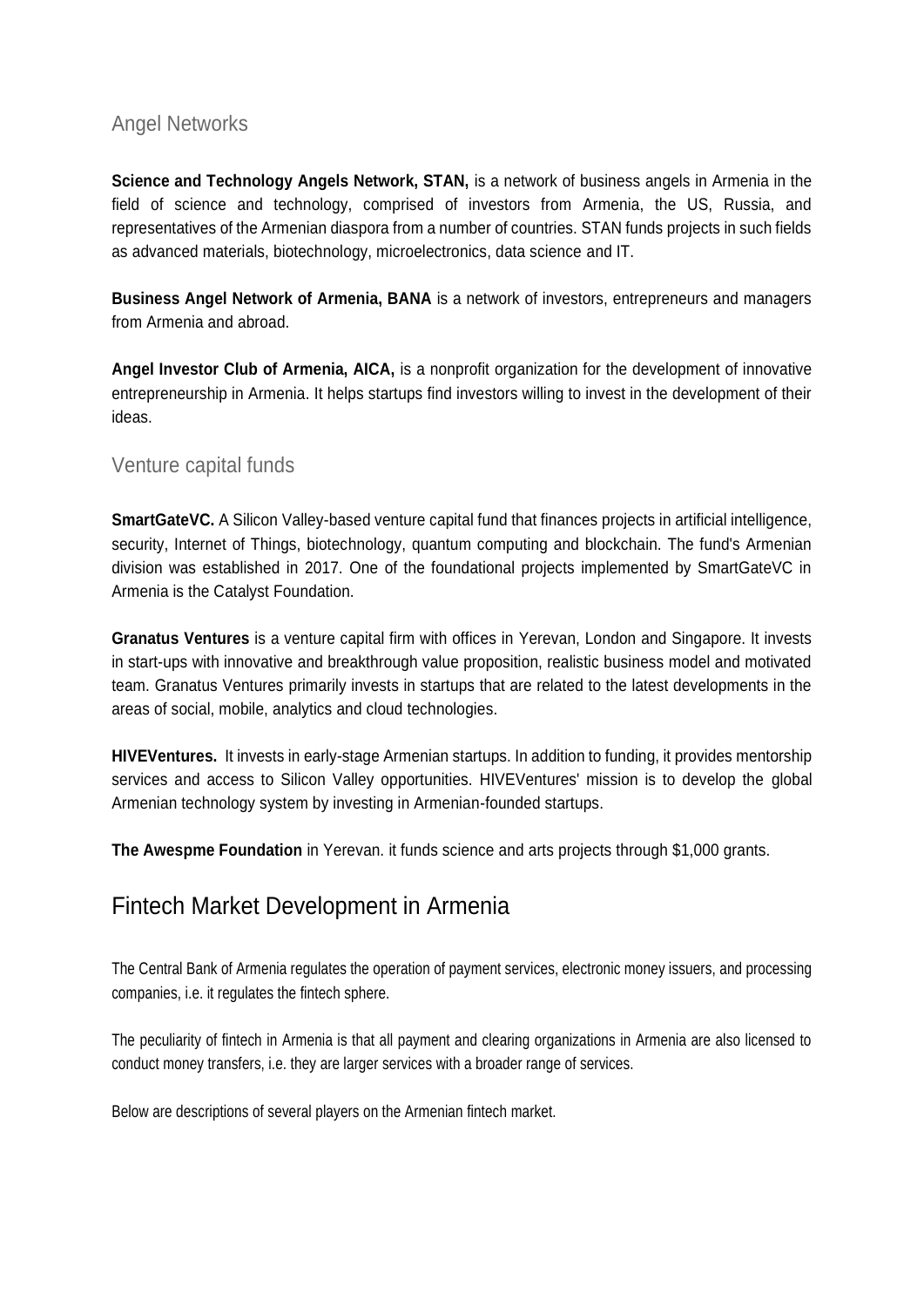- **Idram Payment System.** It has been functioning in Armenia since 2004 and provides opportunities to make payments on online and offline platforms. In 2012 the Central Bank of Armenia gave Idram permission to issue e-money
- **Armenian Card (ArCa)** is the national system of interbank settlements on the basis of plastic cards in Armenia. From February 2006, ArCa in cooperation with the UN Development Program (UNDP) introduced the system of transferring utilities payments via Internet, allowing cardholders to make cashless payments for used electricity, gas, water, communication, to buy internet cards and for owners of cell phones to refill their pre-paid communication cards.
- **The MobiDram** payment system is a mobile and online financial services solution in the Armenian market, enabling to perform money transactions at any time, to make transfers, to send and receive money regularly, to pay bills from a mobile device or online at any time of the day.

Investors and foreign companies appreciate the development and prospects of the fintech sphere in Armenia. In particular, the international technological company DataArt Solutions considers the prospects and opportunities of the fintech sector in Armenia interesting, so it decided to launch several projects here, including in the sphere of financial technologies. Also, an international conference Fintech360 is planned to be held in Yerevan in autumn 2020, the purpose of which is to present fintech solutions and search for partners in this sphere.

## The possibility of using blockchain technology in Armenia

The Central Bank of Armenia advises residents not to use cryptocurrencies because, according to Armenian legislation, digital currency (cryptocurrency) in Armenia is not included in the list of electronic money, and therefore its use is not regulated. At the same time, according to Spiur information system, there are organizations in Armenia specializing in the exchange of cryptocurrencies. Namely, "Blockchain City" company.

In 2017, the Nooor Armenian Blockchain Association was established. It is a non-profit association that unites and supports blockchain enthusiasts, experts, developers, startups, businesses, investors. It organizes international blockchain industry conferences ChainPoint 18, ChainPoint 19, ChainPoint 20.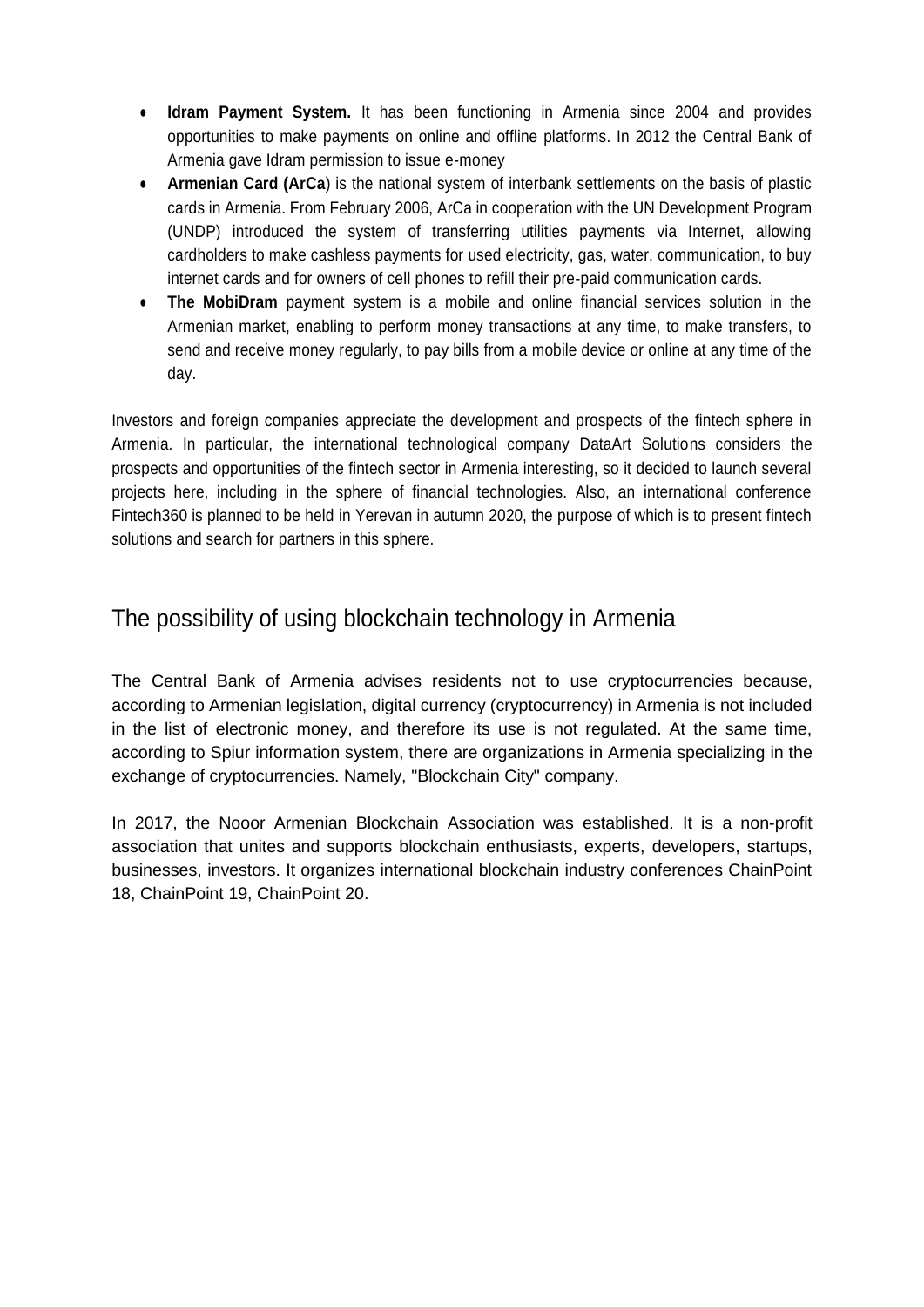In 2018, a working group for crypto-market research was established in the country with the participation of the Ministry of Finance of Armenia. One of the projects of the working group is a consulting and educational program "Introduction to Decentralized Register Technology (blockchain)" for civil servants with the participation of highly qualified international professionals/experts with practical experience in developing and implementing solutions in this field. Collaboration with the Ministry of Education, Science, Culture and Sports of Armenia on the implementation of blockchain technology has begun.

In November 2018, Blocktech, a blockchain company from New York, and the French University of Armenia (UFAR) announced the launch of the first academic blockchain lab. At the time of the launch, the lab was tasked with conducting interdisciplinary research into the crypto-economic implications of blockchain technology. More specifically, the research areas covered topics related to decentralized application architectures, including the development of smart contracts, tokenized accounting, a forecasting service on the Zap platform, and design models for cryptoeconomics.

In 2018, the city of Hrazdan became the country's fourth free economic zone (FEZ) with a data center for mining, according to an Armenian government decree. The organizer of the ECOS ecosystem is the company ECOS, which will be responsible for the development of the technology cluster. Today the ECOS community unites Blockchain and AI technology professionals, investors and government officials.

YLedger is Armenia's first consortium of independent companies and venture capital in blockchain development; a project of SmartGateVC Foundation. YLedger aims to create a sustainable blockchain community with experienced mentors, regular trainings, workshops and meetups.

# Special benefits for startups, IT companies in Armenia. The registration procedures for obtaining these benefits

#### Benefits for startups and IT companies

Armenian legislation provides tax benefits for startups. Businesses with this status are exempt from income tax, and their income tax rate is reduced from 23% to 10%.

However, to receive these benefits, a company must obtain the appropriate certificate. One can apply for it within three months after the date of state registration of the company. The Ministry of High-Tech Industry of Armenia is responsible for the certification of IT companies/start-ups. The certification process is described in detail here (in Armenian), in a special section of the Ministry's website.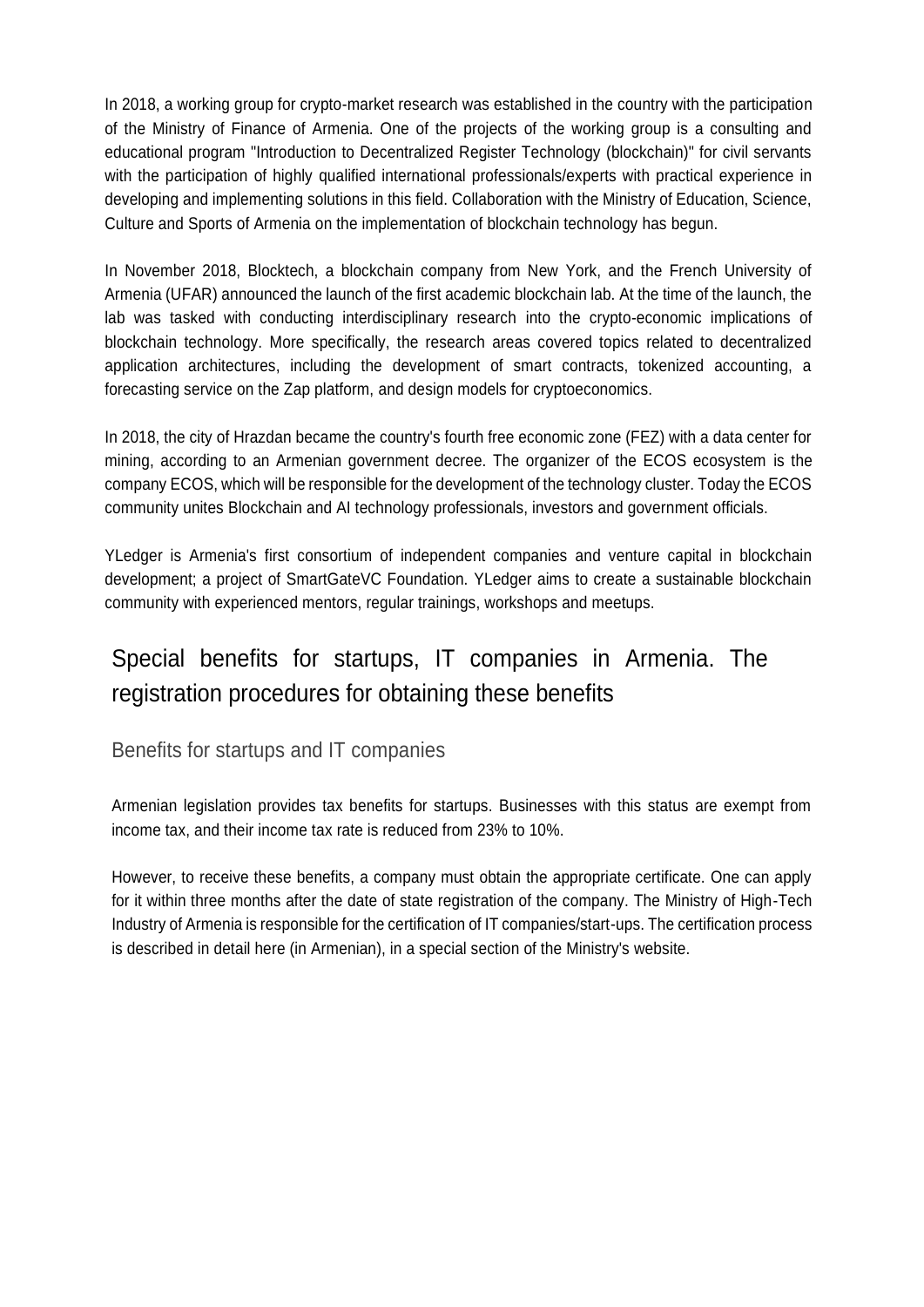List of documents required for certification:

- An application for certification;
- A description of the types of activities;
- A statement of the legal status of the legal entity;
- A statement of the number of employees, their positions, names, and surnames;
- A Certificate of participation in the authorized capital;
- A Declaration of indirect participation in the authorized capital of the certified person in accordance with the procedure established by law.

The application can be sent online by converting the prepared documents into pdf-format and certifying them with an electronic signature. Applications are sent to [info@hti.am](mailto:info@hti.am)

The certificate is valid for 1 year, in order to extend it, it is necessary to apply to the Attestation Commission not later than one month before the end of the fiscal year.

The list of all persons who passed attestation is published on the official website of the Ministry of Hi-Tech Industry.

### Free Economic Zones for High-Tech Companies in Armenia

Armenia has two specialized free economic zones for high-tech companies: FEZ "Alliance" (Yerevan) and FEZ ECOS (Hrazdan).

FEZ resident companies are exempt from:

- $\bullet$  VAT,
- profit tax;
- dividend tax;
- import and export customs duties;
- Property and real estate tax.

In addition, FEZ residents are exempt from all currency restrictions and have the right to repatriate investment capital, profits and dividends.

Requirements to FEZ residents (by the example of ECOS):

1) Specialization in one of the following areas:

- new digital technologies (blockchain, artificial intelligence);
- Information technologies, software, telecommunications (development and production of technological solutions and systems for data transmission);
- Other areas of advanced and knowledge-intensive technologies.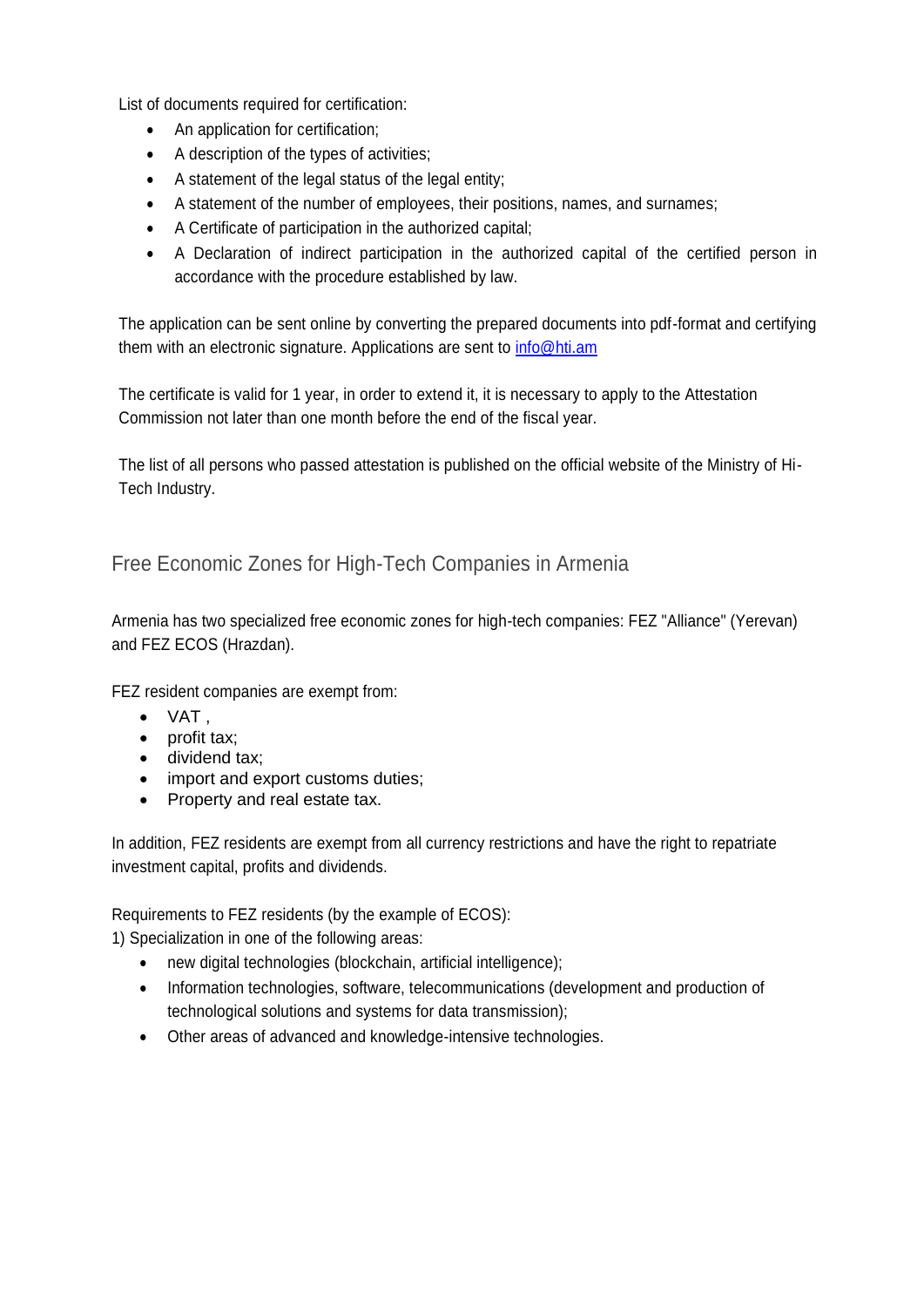2) Registration in Armenia. Both a commercial enterprise and an individual entrepreneur can become a resident of the FEZ.

To become a resident, you need to:

- submit a brief description of the activities of the company-operator of the FEZ, and then sign a preliminary agreement of intent (preliminary application form here);
- Prepare a business plan and submit the application to the authorized body of the Government of Armenia (Ministry of Economic Development and Investment of Armenia);
- Wait for the response to the application (within 25 working days, the Government of Armenia makes the relevant decision).

General economic situation in Armenia, conditions for relocation and office opening

*According to the Statistics Committee of the Republic of Armenia, the average monthly nominal wage in August was 186,990 drams, equivalent to \$378.*

*Food prices in Yerevan in 2020 equivalent to \$ are on average (data of Numbeo.com service):*

- $\blacksquare$  milk (1 liter) \$0.94
- $\blacksquare$  loaf of white bread (500 g) \$0.52
- $\blacksquare$  rice (white, 1 kg) \$1,30
- $eggs (12 units) $1,54$
- $\blacksquare$  local cheese (1 kg) \$4,49
- chicken fillet  $(1 \text{ kg}) $4,53$
- beef loin  $(1 \text{ kg}) $7.07$ <br>■ annles  $(1 \text{ kg}) $0.95$
- apples (1 kg) \$0,95
- **bananas (1 kg) \$1,32**
- $\blacksquare$  oranges (1 kg) \$1.30
- $\blacksquare$  tomatoes (1 kg) \$0.90
- $\blacksquare$  potatoes (1 kg) \$0.49
- **bottle of wine \$6,23**
- $\blacksquare$  local beer (0.5 l) \$0.88
- cigarettes (pack) \$1.59.

*Transport prices:*

- **fare on city passenger transport \$0.21**
- cab fare (average fare) \$1.25
- **1** km of cab ride \$0.21
- **1** liter of gasoline \$0.85